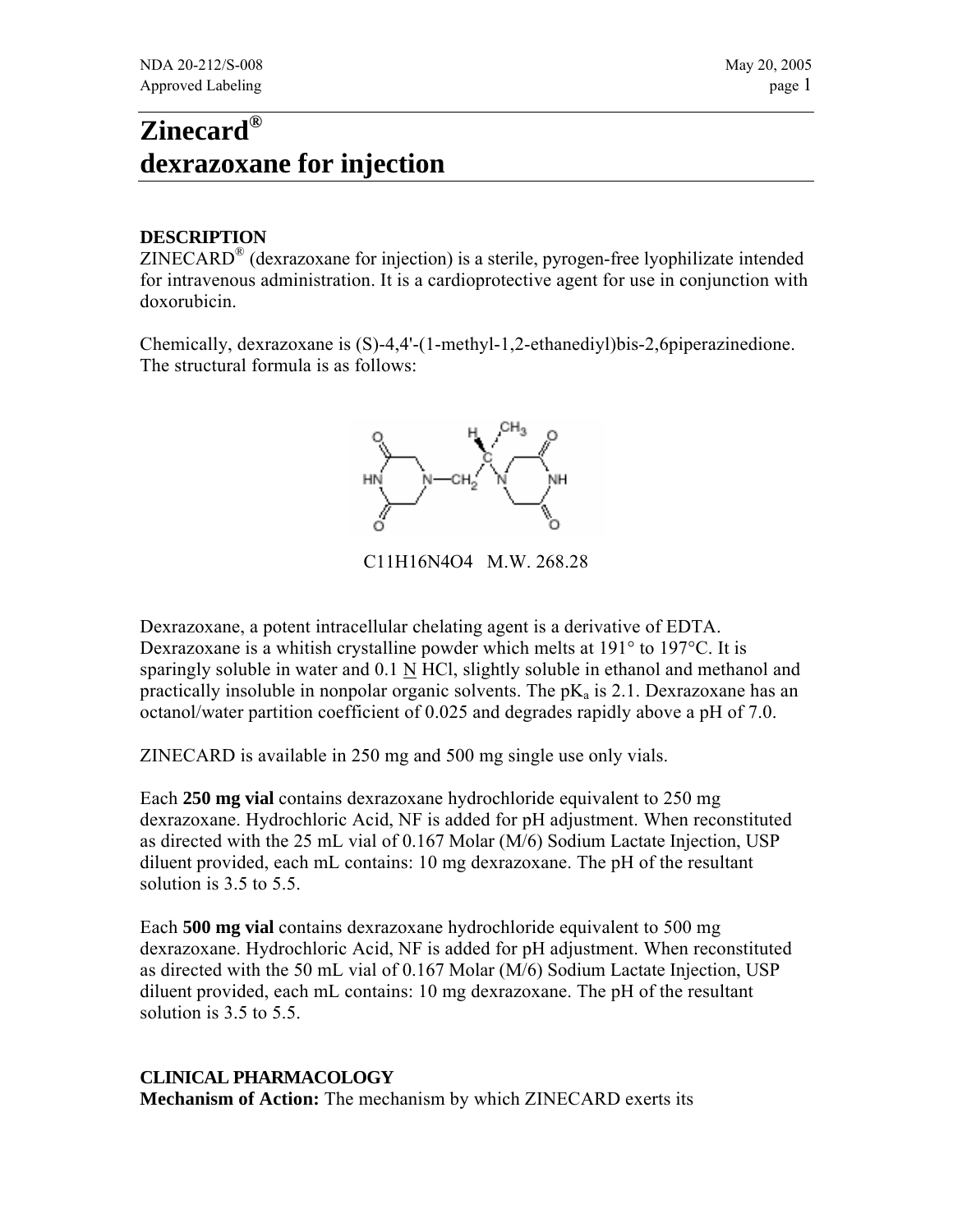NDA 20-212/S-008 May 20, 2005 Approved Labeling page 2

cardioprotective activity is not fully understood. Dexrazoxane is a cyclic derivative of EDTA that readily penetrates cell membranes. Results of laboratory studies suggest that dexrazoxane is converted intracellularly to a ring-opened chelating agent that interferes with iron-mediated free radical generation thought to be responsible, in part, for anthracycline induced cardiomyopathy.

**Pharmacokinetics:** The pharmacokinetics of dexrazoxane have been studied in advanced cancer patients with normal renal and hepatic function. Generally, the pharmacokinetics of dexrazoxane can be adequately described by a two-compartment open model with first-order elimination. Dexrazoxane has been administered as a 15 minute infusion over a dose-range of 60 to 900 mg/m<sup>2</sup> with 60 mg/m<sup>2</sup> of doxorubicin, and at a fixed dose of 500 mg/m<sup>2</sup> with 50 mg/m<sup>2</sup> doxorubicin. The disposition kinetics of dexrazoxane are dose-independent, as shown by linear relationship between the area under plasma concentration-time curves and administered doses ranging from 60 to 900 mg/m<sup>2</sup>. The mean peak plasma concentration of dexrazoxane was  $36.5 \mu$ g/mL at the end of the 15 minute infusion of a 500 mg/m<sup>2</sup> dose of ZINECARD administered 15 to 30 minutes prior to the 50 mg/m<sup>2</sup> doxorubicin dose. The important pharmacokinetic parameters of dexrazoxane are summarized in the following table.

# SUMMARY OF MEAN (%CV<sup>a</sup>) DEXRAZOXANE PHARMACOKINETIC PARAMETERS AT A DOSAGE RATIO OF 10:1 OF ZINECARD: DOXORUBICIN

| Dose<br>Doxorubicin<br>(mg/m <sup>2</sup> ) | Dose<br>Zinecard<br>$(mg/m^2)$ | Number of<br><b>Subjects</b> | Elimination Plasma<br>Half-Life<br>'h) | Clearance<br>(L/h/m <sup>2</sup> ) | Renal<br>Clearance<br>(L/h/m <sup>2</sup> ) | bVolume of<br>Distribution<br>(L/m <sup>2</sup> ) |
|---------------------------------------------|--------------------------------|------------------------------|----------------------------------------|------------------------------------|---------------------------------------------|---------------------------------------------------|
| 50                                          | 500                            |                              | 2.5(16)                                | 7.88(18)                           | 3.35(36)                                    | 22.4(22)                                          |
| 60                                          | 600                            |                              | 2.1(29)                                | 6.25(31)                           |                                             | 22.0(55)                                          |

a Coefficient of variation

b Steady-state volume of distribution

Following a rapid distributive phase  $(\sim 0.2 \text{ to } 0.3 \text{ hours})$ , dexrazoxane reaches postdistributive equilibrium within two to four hours. The estimated steady-state volume of distribution of dexrazoxane suggests its distribution primarily in the total body water (25 L/m<sup>2</sup>). The mean systemic clearance and steady-state volume of distribution of dexrazoxane in two Asian female patients at 500 mg/m<sup>2</sup> dexrazoxane along with 50 mg/m<sup>2</sup> doxorubicin were 15.15 L/h/m<sup>2</sup> and 36.27 L/m<sup>2</sup>, respectively, but their elimination half-life and renal clearance of dexrazoxane were similar to those of the ten Caucasian patients from the same study. Qualitative metabolism studies with ZINECARD have confirmed the presence of unchanged drug, a diacid-diamide cleavage product, and two monoacid-monoamide ring products in the urine of animals and man. The metabolite levels were not measured in the pharmacokinetic studies.

Urinary excretion plays an important role in the elimination of dexrazoxane. Forty-two percent of the 500 mg/m<sup>2</sup> dose of ZINECARD was excreted in the urine.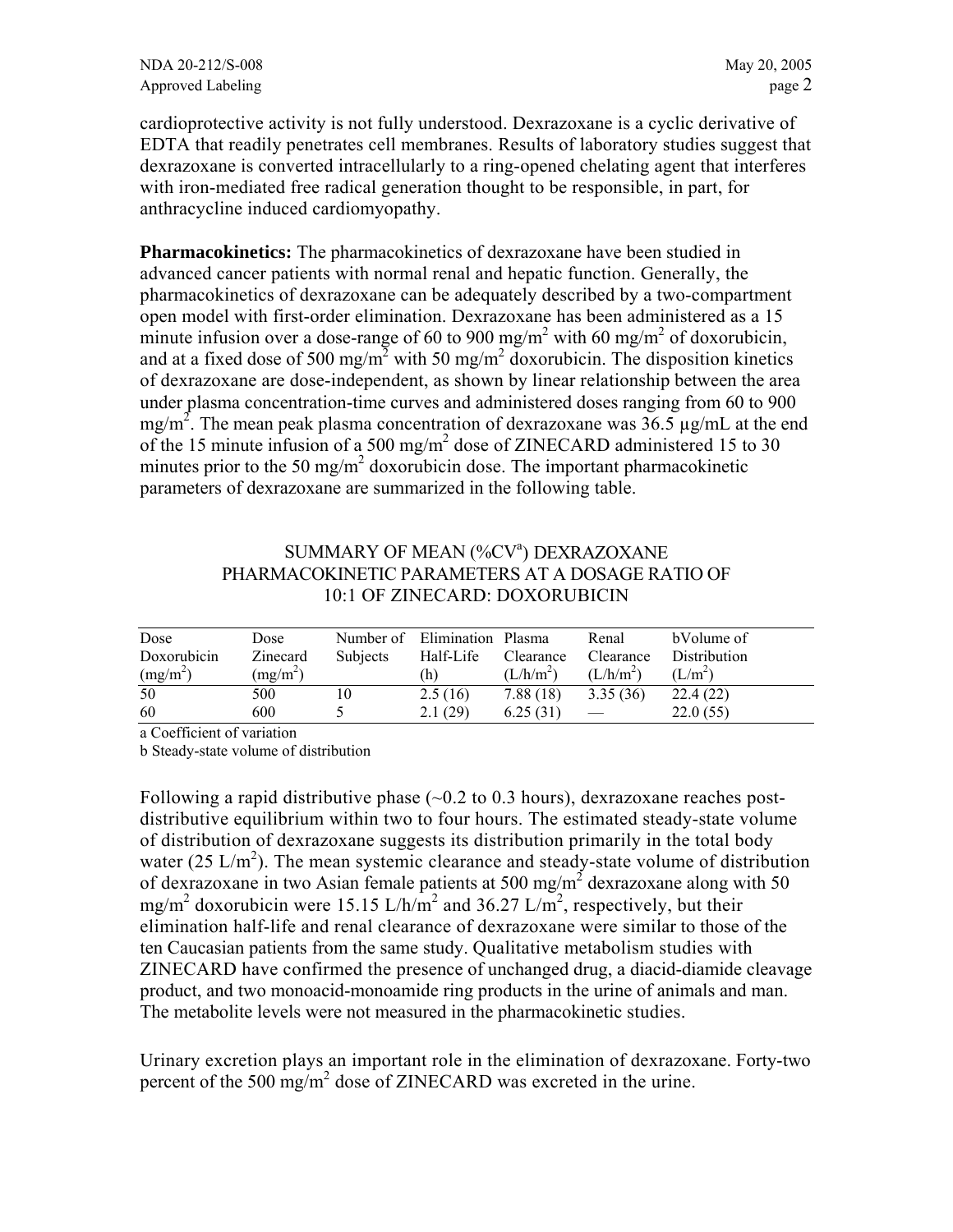Protein Binding: *In vitro* studies have shown that ZINECARD is not bound to plasma proteins.

## **Special Populations:**

Pediatric: The pharmacokinetics of ZINECARD have not been evaluated in pediatric patients.

Gender: Analysis of pooled data from two pharmacokinetic studies indicate that male patients have a lower mean clearance value than female patients (110 mL/min/m<sup>2</sup> versus 133 mL/min/m<sup>2</sup>). This gender effect is not clinically relevant.

Renal insufficiency: The pharmacokinetics of ZINECARD were assessed following a single 15 minute IV infusion of 150 mg/m<sup>2</sup> of dexrazoxane in male and female subjects with varying degrees of renal dysfunction as determined by creatinine clearance  $CL_{CR}$ ) based on a 24-hour urinary creatinine collection. Dexrazoxane clearance was reduced in subjects with renal dysfunction. Compared with controls, the mean AUC<sub>0-inf</sub> value was twofold greater in subjects with moderate ( $CL_{CR}$  30-50 mL/min) to severe ( $CL_{CR}$  <30 mL/min) renal dysfunction. Modeling demonstrated that equivalent exposure  $(AUC_{0\text{-inf}})$  could be achieved if dosing were reduced by 50% in subjects with creatinine clearance values < 40 mL/min compared with control subjects (CL<sub>CR</sub> > 80 mL/min) (see **PRECAUTIONS, DOSAGE AND ADMINISTRATION)**.

Hepatic insufficiency: The pharmacokinetics of ZINECARD have not been evaluated in patients with hepatic impairment. The ZINECARD dose is dependent upon the dose of doxorubicin (see **DOSAGE AND ADMINISTRATION).** Since a doxorubicin dose reduction is recommended in the presence of hyperbilirubinemia, the ZINECARD dosage is proportionately reduced in patients with hepatic impairment.

**Drug Interactions:** There was no significant change in the pharmacokinetics of doxorubicin (50 mg/m<sup>2</sup>) and its predominant metabolite, doxorubicinol, in the presence of dexrazoxane (500 mg/m<sup>2</sup>) in a crossover study in cancer patients.

**Clinical Studies:** The ability of ZINECARD to prevent/reduce the incidence and severity of doxorubicin-induced cardiomyopathy was demonstrated in three prospectively randomized placebo-controlled studies. In these studies, patients were treated with a doxorubicin-containing regimen and either ZINECARD or placebo starting with the first course of chemotherapy. There was no restriction on the cumulative dose of doxorubicin. Cardiac function was assessed by measurement of the left ventricular ejection fraction (LVEF), utilizing resting multigated nuclear medicine (MUGA) scans, and by clinical evaluations. Patients receiving ZINECARD had significantly smaller mean decreases from baseline in LVEF and lower incidences of congestive heart failure than the control group. The difference in decline from baseline in LVEF was evident beginning with a cumulative doxorubicin dose of 150 mg/m<sup>2</sup> and reached statistical significance in patients who received  $\geq 400$  mg/m<sup>2</sup> of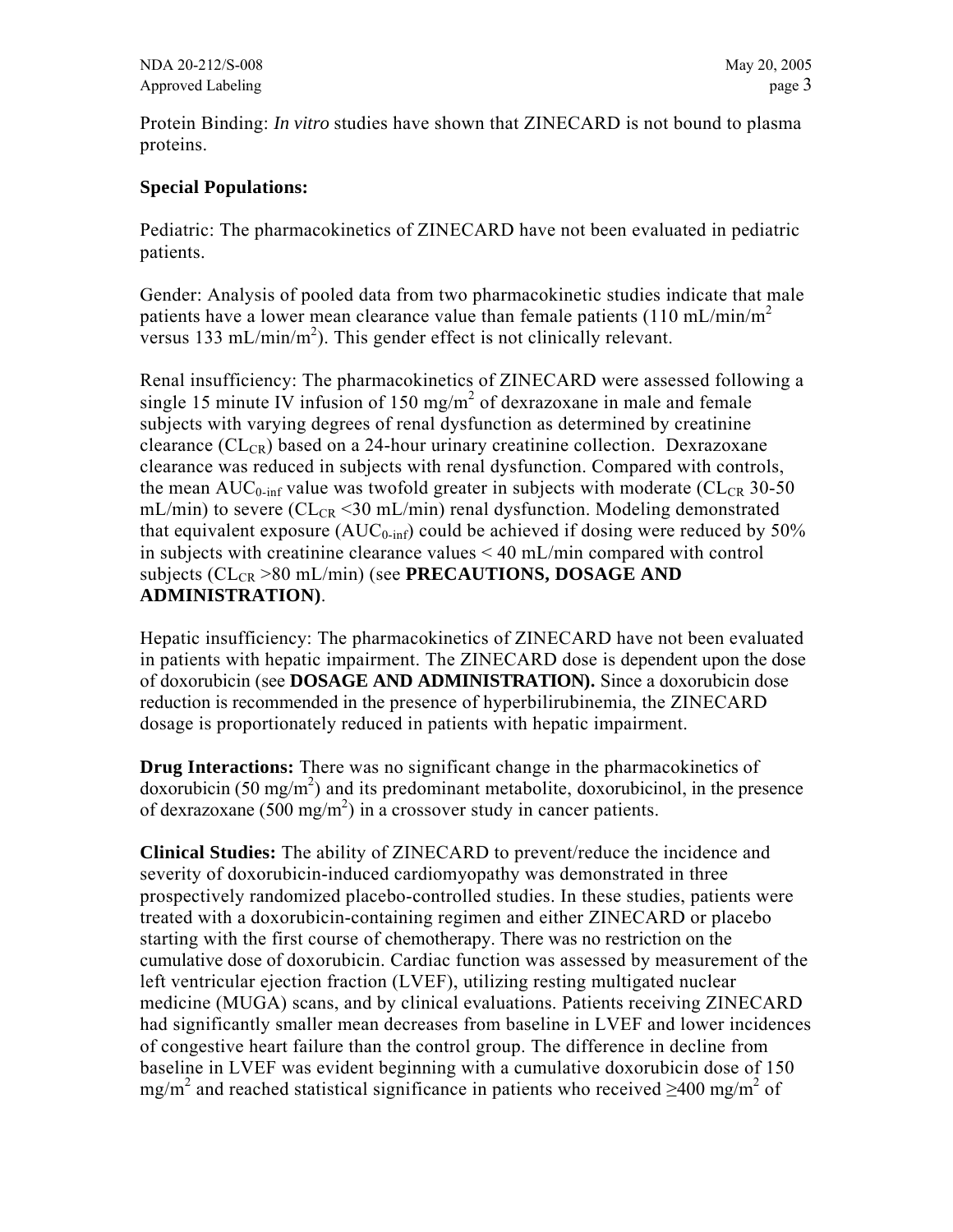doxorubicin. In addition to evaluating the effect of ZINECARD on cardiac function, the studies also assessed the effect of the addition of ZINECARD on the antitumor efficacy of the chemotherapy regimens. In one study (the largest of three breast cancer studies) patients with advanced breast cancer receiving fluorouracil, doxorubicin and cyclophosphamide (FAC) with ZINECARD had a lower response rate (48% vs 63%;  $p=0.007$ ) and a shorter time to progression than patients who received  $FAC + placebo$ , although the survival of patients who did or did not receive ZINECARD with FAC was similar.

Two of the randomized breast cancer studies evaluating the efficacy and safety of FAC with either ZINECARD or placebo were amended to allow patients on the placebo arm who had attained a cumulative dose of doxorubicin of 300 mg/m<sup>2</sup> (six courses of FAC) to receive FAC with open-label ZINECARD for each subsequent course. This change in design allowed examination of whether there was a cardioprotective effect of ZINECARD even when it was started after substantial exposure to doxorubicin.

Retrospective historical analyses were then performed to compare the likelihood of heart failure in patients to whom ZINECARD was added to the FAC regimen after they had received six (6) courses of FAC (and who then continued treatment with FAC therapy) with the heart failure rate in patients who had received six (6) courses of FAC and continued to receive this regimen without added ZINECARD. These analyses showed that the risk of experiencing a cardiac event (see Table 1 for definition) at a given cumulative dose of doxorubicin above  $300 \text{ mg/m}^2$  was substantially greater in the 99 patients who did *not* receive ZINECARD beginning with their seventh course of FAC than in the 102 patients who did receive ZINECARD (See Figure 1).

#### **Table 1 The development of cardiac events is shown by:**

- 1. Development of congestive heart failure, defined as having two or more of the following:
	- a. Cardiomegaly by X-ray
	- b. Basilar Rales
	- c. S3 Gallop
	- d. Paroxysmal nocturnal dyspnea and/or orthopnea and/or significant dyspnea on exertion.
- 2. Decline from baseline in LVEF by  $\geq$ 10% and to below the lower limit of normal for the institution.
- 3. Decline in LVEF by  $\geq$ 20% from baseline value.
- 4. Decline in LVEF to  $\geq 5\%$  below lower limit of normal for the institution.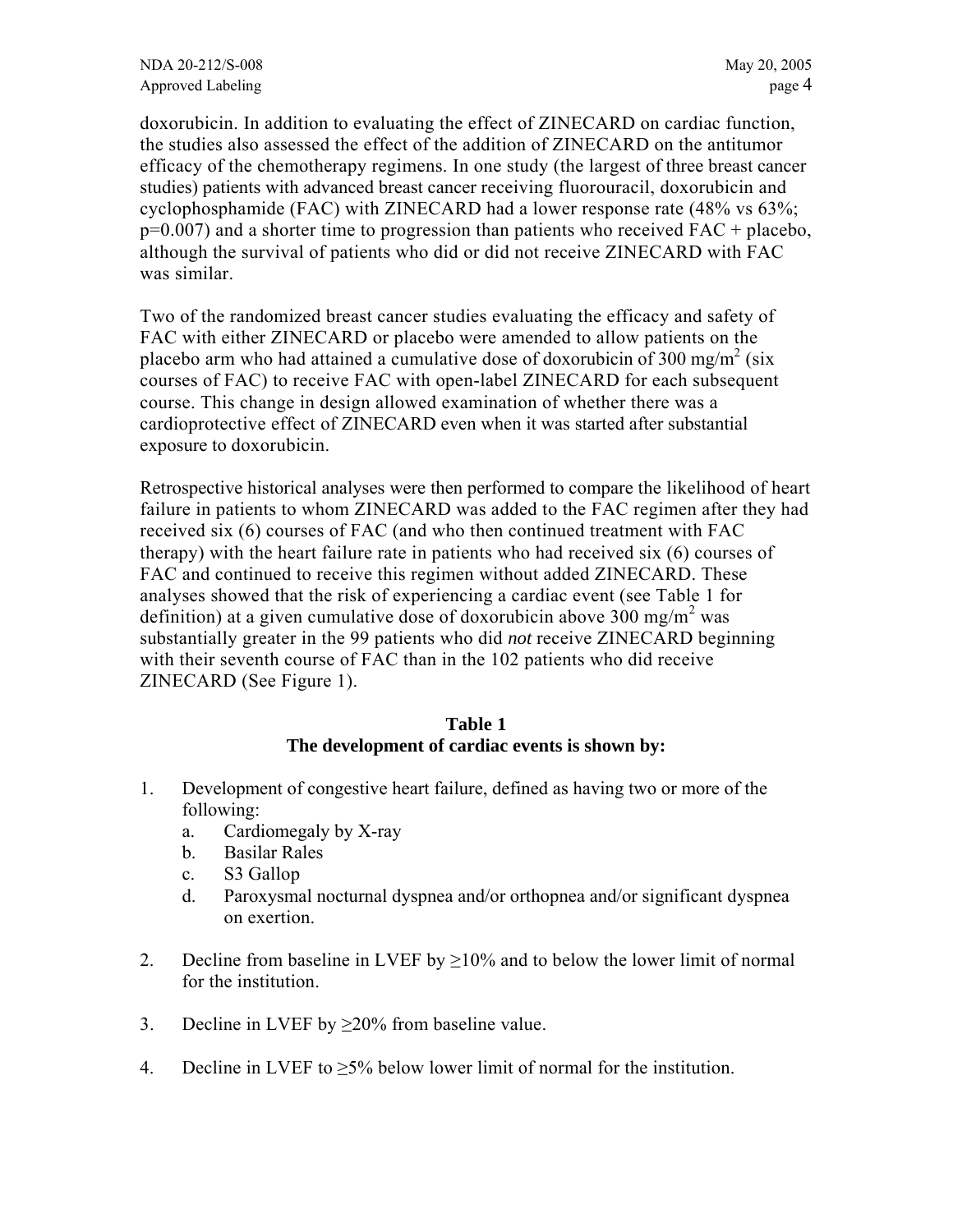Figure 1 displays the risk of developing congestive heart failure by cumulative dose of doxorubicin in patients who received ZINECARD starting with their seventh course of FAC compared to patients who did not. Patients unprotected by ZINECARD had a 13 times greater risk of developing congestive heart failure. Overall, 3% of patients treated with ZINECARD developed CHF compared with 22% of patients not receiving ZINECARD.



Because of its cardioprotective effect, ZINECARD permitted a greater percentage of patients to be treated with extended doxorubicin therapy. Figure 2 shows the number of patients still on treatment at increasing cumulative doses.





In addition to evaluating the cardioprotective efficacy of ZINECARD in this setting, the time to tumor progression and survival of these two groups of patients were also compared. There was a similar time to progression in the two groups and survival was at least as long for the group of patients that received ZINECARD starting with their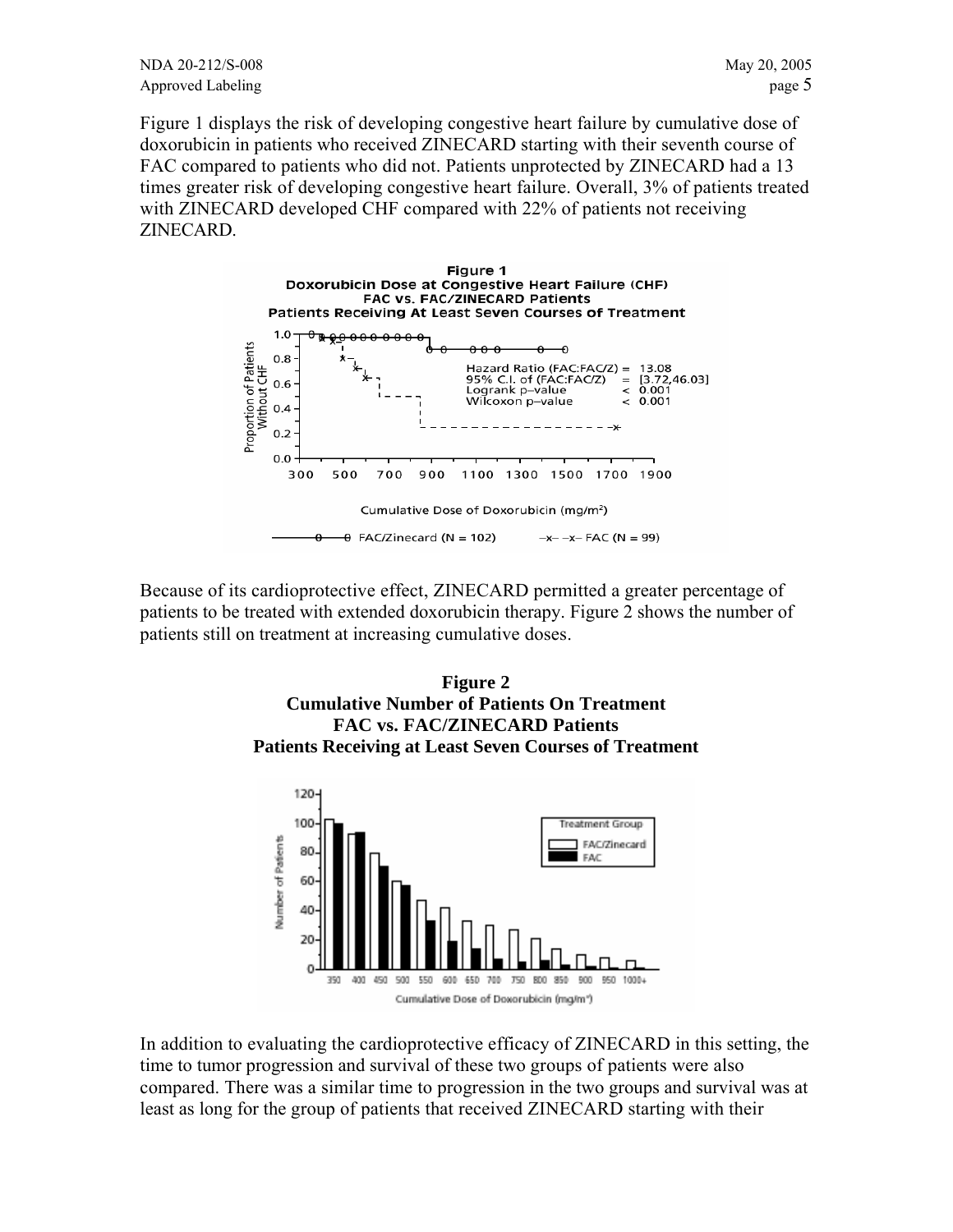NDA 20-212/S-008 May 20, 2005 Approved Labeling page 6

seventh course, i.e., starting after a cumulative dose of doxorubicin of 300 mg/m<sup>2</sup>. These time to progression and survival data should be interpreted with caution, however, because they are based on comparisons of groups entered sequentially in the studies and are not comparisons of prospectively randomized patients.

## **INDICATIONS AND USAGE**

ZINECARD is indicated for reducing the incidence and severity of cardiomyopathy associated with doxorubicin administration in women with metastatic breast cancer who have received a cumulative doxorubicin dose of 300 mg/m<sup>2</sup> and who will continue to receive doxorubicin therapy to maintain tumor control. It is not recommended for use with the initiation of doxorubicin therapy (see **WARNINGS).**

## **CONTRAINDICATIONS**

ZINECARD should not be used with chemotherapy regimens that do not contain an anthracycline.

## **WARNINGS**

ZINECARD may add to the myelosuppression caused by chemotherapeutic agents.

There is some evidence that the use of dexrazoxane concurrently with the initiation of fluorouracil, doxorubicin and cyclophosphamide (FAC) therapy interferes with the antitumor efficacy of the regimen, and this use is not recommended. In the largest of three breast cancer trials, patients who received dexrazoxane starting with their first cycle of FAC therapy had a lower response rate  $(48\% \text{ vs } 63\% \text{; } p=0.007)$  and shorter time to progression than patients who did not receive dexrazoxane (see **Clinical Studies**  section of **CLINICAL PHARMACOLOGY).** Therefore, ZINECARD should only be used in those patients who have received a cumulative doxorubicin dose of 300 mg/m<sup>2</sup> and are continuing with doxorubicin therapy.

Although clinical studies have shown that patients receiving FAC with ZINECARD may receive a higher cumulative dose of doxorubicin before experiencing cardiac toxicity than patients receiving FAC without ZINECARD, the use of ZINECARD in patients who have already received a cumulative dose of doxorubicin of 300 mg/m<sup>2</sup> without ZINECARD, does not eliminate the potential for anthracycline induced cardiac toxicity. Therefore, cardiac function should be carefully monitored. Secondary malignancies (primarily acute myeloid leukemia) have been reported in patients treated chronically with oral razoxane. Razoxane is the racemic mixture, of which dexrazoxane is the  $S(+)$ -enantiomer. In these patients, the total cumulative dose of razoxane ranged from 26 to 480 grams and the duration of treatment was from 42 to 319 weeks. One case of T-cell lymphoma, a case of B-cell lymphoma and six to eight cases of cutaneous basal cell or squamous cell carcinoma have also been reported in patients treated with razoxane.

# **PRECAUTIONS**

## **General**

Doxorubicin should not be given prior to the intravenous injection of ZINECARD.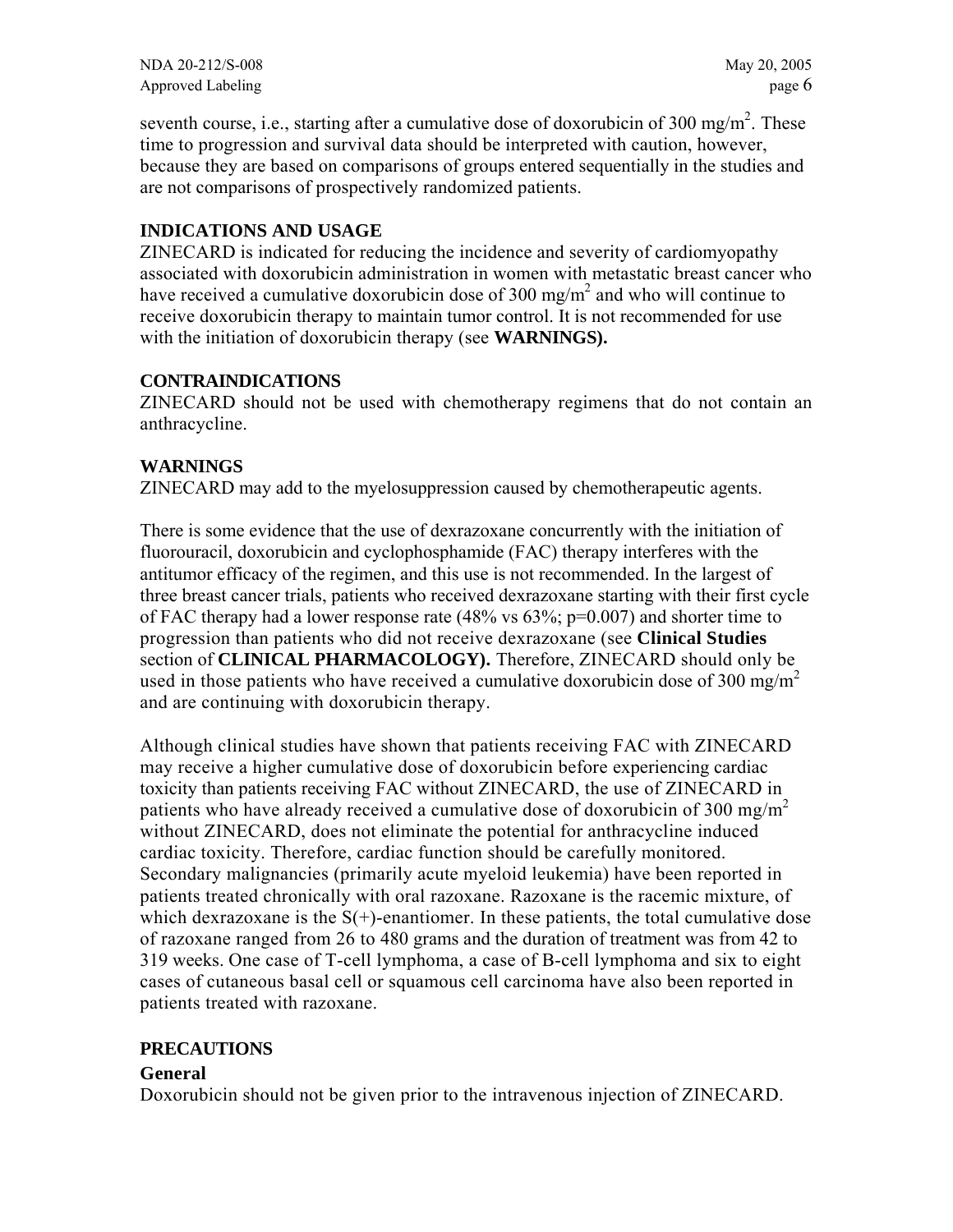ZINECARD should be given by slow I.V. push or rapid drip intravenous infusion from a bag. Doxorubicin should be given within 30 minutes after beginning the infusion with ZINECARD. (See **DOSAGE AND ADMINISTRATION).** 

As ZINECARD will always be used with cytotoxic drugs, patients should be monitored closely. While the myelosuppressive effects of ZINECARD at the recommended dose are mild, additive effects upon the myelosuppressive activity of chemotherapeutic agents may occur.

## **Patients with Moderate or Severe Renal Insufficiency**

Greater exposure to dexrazoxane may occur in patients with compromised renal function. The ZINECARD dose should be reduced by 50% in patients with creatinine clearance values <40 mL/min (see **DOSAGE AND ADMINISTRATION).**

#### **Laboratory tests**

As ZINECARD may add to the myelosuppressive effects of cytotoxic drugs, frequent complete blood counts are recommended. (See **ADVERSE REACTIONS).** 

#### **Drug Interactions**

ZINECARD does not influence the pharmacokinetics of doxorubicin.

**Carcinogenesis, Mutagenesis, Impairment of Fertility** (see **WARNINGS** section for information on human carcinogenicity) - No long-term carcinogenicity studies have been carried out with dexrazoxane in animals. Dexrazoxane was not mutagenic in the Ames test but was found to be clastogenic to human lymphocytes *in vitro* and to mouse bone marrow erythrocytes *in vivo* (micronucleus test).

The possible adverse effects of ZINECARD on the fertility of humans and experimental animals, male or female, have not been adequately studied. Testicular atrophy was seen with dexrazoxane administration at doses as low as 30 mg/kg weekly for 6 weeks in rats ( $1/3$  the human dose on a mg/m<sup>2</sup> basis) and as low as 20 mg/kg weekly for 13 weeks in dogs (approximately equal to the human dose on a mg/m<sup>2</sup> basis).

**Pregnancy** - *Pregnancy Category C -* Dexrazoxane was maternotoxic at doses of 2  $mg/kg$  (1/40 the human dose on a mg/m<sup>2</sup> basis) and embryotoxic and teratogenic at 8  $mg/kg$  (approximately 1/10 the human dose on a mg/m<sup>2</sup> basis) when given daily to pregnant rats during the period of organogenesis. Teratogenic effects in the rat included imperforate anus, microphthalmia, and anophthalmia. In offspring allowed to develop to maturity, fertility was impaired in the male and female rats treated in utero during organogenesis at 8 mg/kg. In rabbits, doses of 5 mg/kg (approximately 1/10 the human dose on a mg/m<sup>2</sup> basis) daily during the period of organogenesis were maternotoxic and dosages of 20 mg/kg ( $1/2$  the human dose on a mg/m<sup>2</sup> basis) were embryotoxic and teratogenic. Teratogenic effects in the rabbit included several skeletal malformations such as short tail, rib and thoracic malformations, and soft tissue variations including subcutaneous, eye and cardiac hemorrhagic areas, as well as agenesis of the gallbladder and of the intermediate lobe of the lung. There are no adequate and well-controlled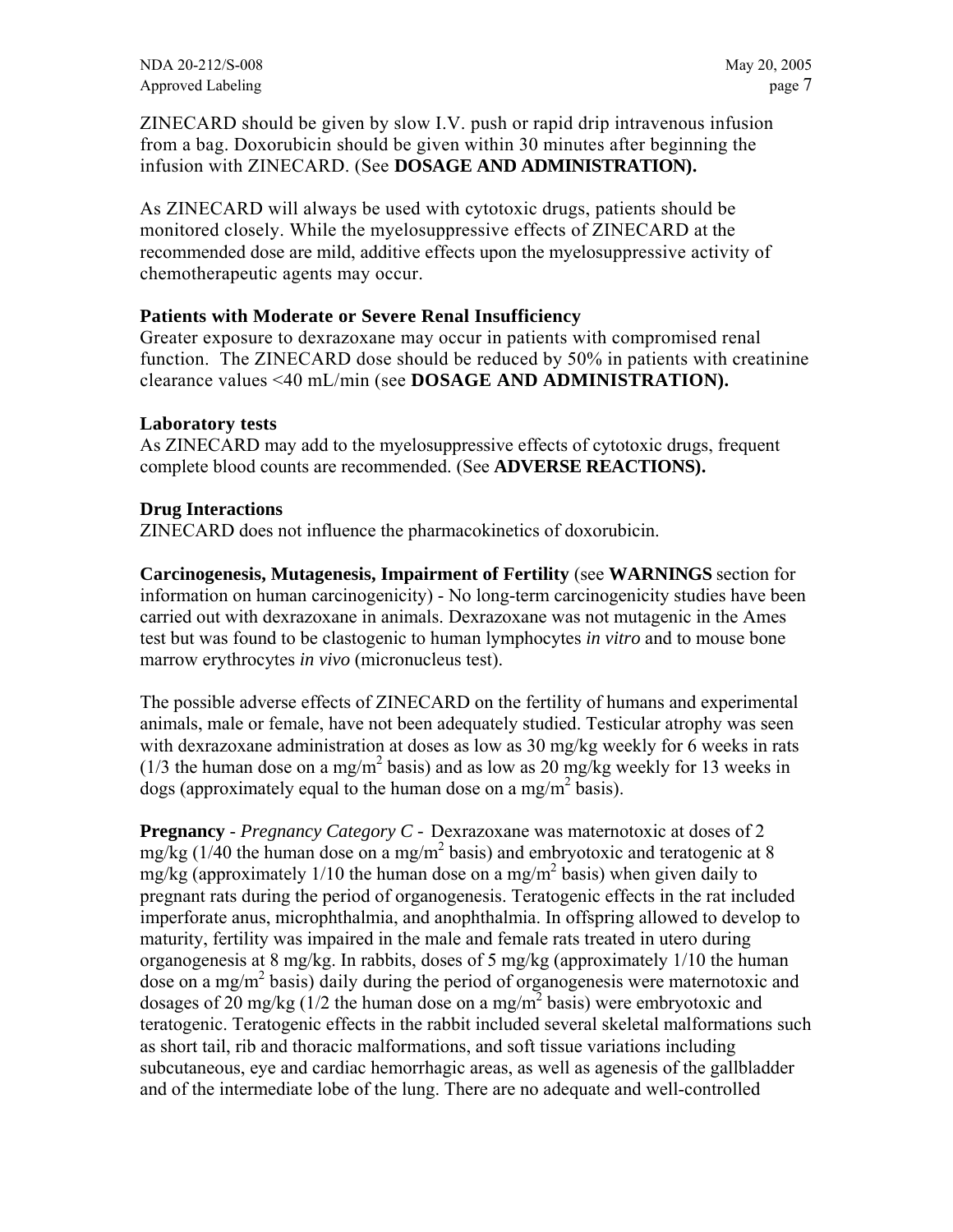studies in pregnant women. ZINECARD should be used during pregnancy only if the potential benefit justifies the potential risk to the fetus.

**Nursing Mothers** - It is not known whether dexrazoxane is excreted in human milk. Because many drugs are excreted in human milk and because of the potential for serious adverse reactions in nursing infants exposed to dexrazoxane, mothers should be advised to discontinue nursing during dexrazoxane therapy.

**Pediatric Use** - Safety and effectiveness of dexrazoxane in pediatric patients have not been established.

**Geriatric Use** - Clinical studies of ZINECARD did not include sufficient numbers of subjects aged 65 and over to determine whether they respond differently from younger subjects. Other reported clinical experience has not identified differences in responses between the elderly and younger patients. In general, elderly patients should be treated with caution due to the greater frequency of decreased hepatic, renal, or cardiac function, and concomitant disease or other drug therapy.

#### **ADVERSE REACTIONS**

ZINECARD at a dose of 500 mg/m<sup>2</sup> has been administered in combination with FAC in randomized, placebo-controlled, double-blind studies to patients with metastatic breast cancer. The dose of doxorubicin was 50 mg/m<sup>2</sup> in each of the trials. Courses were repeated every three weeks, provided recovery from toxicity had occurred. Table 2 below lists the incidence of adverse experiences for patients receiving FAC with either ZINECARD or placebo in the breast cancer studies. Adverse experiences occurring during courses 1 through 6 are displayed for patients receiving ZINECARD or placebo with FAC beginning with their first course of therapy (column  $1 \& 3$ , respectively). Adverse experiences occurring at course 7 and beyond for patients who received placebo with FAC during the first six courses and who then received either ZINECARD or placebo with FAC are also displayed (column  $2 \& 4$ , respectively).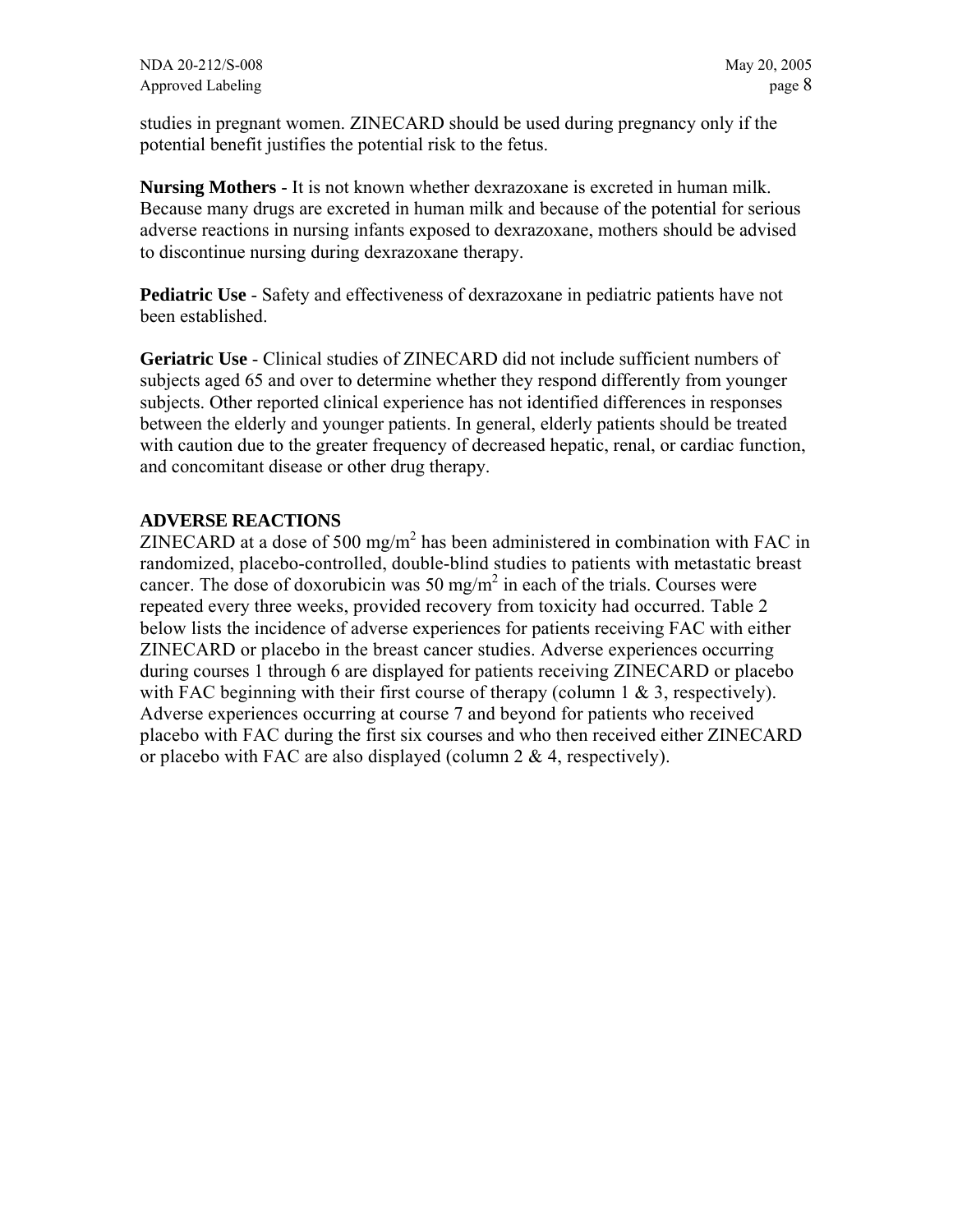| <b>TABLE 2</b>          |                                                                                      |                               |                          |                             |  |  |  |  |  |
|-------------------------|--------------------------------------------------------------------------------------|-------------------------------|--------------------------|-----------------------------|--|--|--|--|--|
| <b>ADVERSE</b>          | PERCENTAGE (%) OF BREAST CANCER<br><b>PATIENTS WITH</b><br><b>ADVERSE EXPERIENCE</b> |                               |                          |                             |  |  |  |  |  |
| <b>EXPERIENCE</b>       |                                                                                      | <b>FAC + ZINECARD</b>         | FAC + PLACEBO            |                             |  |  |  |  |  |
|                         | Courses 1-6<br>$N = 413$                                                             | Courses $\geq 7$<br>$N = 102$ | Courses 1-6<br>$N = 458$ | Course $\geq 7$<br>$N = 99$ |  |  |  |  |  |
| Alopecia                | 94                                                                                   | 100                           | 97                       | 98                          |  |  |  |  |  |
| Nausea                  | 77                                                                                   | 51                            | 84                       | 60                          |  |  |  |  |  |
| Vomiting                | 59                                                                                   | 42                            | $\overline{72}$          | 49                          |  |  |  |  |  |
| Fatigue/Malaise         | 61                                                                                   | 48                            | 58                       | 55                          |  |  |  |  |  |
| Anorexia                | 42                                                                                   | $\overline{27}$               | 47                       | 38                          |  |  |  |  |  |
| Stomatitis              | 34                                                                                   | 26                            | 41                       | 28                          |  |  |  |  |  |
| Fever                   | 34                                                                                   | $\overline{22}$               | 29                       | 18                          |  |  |  |  |  |
| Infection               | 23                                                                                   | 19                            | 18                       | 21                          |  |  |  |  |  |
| Diarrhea                | 21                                                                                   | 14                            | 24                       | 7                           |  |  |  |  |  |
| Pain on Injection       | 12                                                                                   | 13                            | $\overline{3}$           | 0                           |  |  |  |  |  |
| Sepsis                  | 17                                                                                   | $\overline{12}$               | 14                       | 9                           |  |  |  |  |  |
| Neurotoxicity           | 17                                                                                   | 10 <sup>7</sup>               | 13                       | $\overline{5}$              |  |  |  |  |  |
| Streaking/<br>Erythema  | 5                                                                                    | 4                             | 4                        | $\overline{c}$              |  |  |  |  |  |
| Phlebitis               | 6                                                                                    | 3                             | 3                        | 5                           |  |  |  |  |  |
| Esophagitis             | 6                                                                                    | 3                             | $\overline{7}$           | 4                           |  |  |  |  |  |
| Dysphagia               | 8                                                                                    | 0                             | 10                       | 5                           |  |  |  |  |  |
| Hemorrhage              | $\overline{2}$                                                                       | $\overline{3}$                | $\overline{2}$           | $\overline{1}$              |  |  |  |  |  |
| Extravasation           | 1                                                                                    | $\overline{3}$                | $\overline{1}$           | $\overline{2}$              |  |  |  |  |  |
| Urticaria               | $\overline{2}$                                                                       | $\overline{2}$                | $\overline{2}$           | $\overline{0}$              |  |  |  |  |  |
| Recall Skin<br>Reaction | 1                                                                                    | 1                             | $\overline{2}$           | 0                           |  |  |  |  |  |

The adverse experiences listed above are likely attributable to the FAC regimen with the exception of pain on injection that was observed mainly on the ZINECARD arm.

#### Myelosuppression

Patients receiving FAC with ZINECARD experienced more severe leucopenia, granulocytopenia and thrombocytopenia at nadir than patients receiving FAC without ZINECARD, but recovery counts were similar for the two groups of patients.

#### Hepatic and Renal

Some patients receiving FAC + ZINECARD or FAC + placebo experienced marked abnormalities in hepatic or renal function tests, but the frequency and severity of abnormalities in bilirubin, alkaline phosphatase, BUN, and creatinine were similar for patients receiving FAC with or without ZINECARD.

#### **OVERDOSAGE**

There have been no instances of drug overdose in the clinical studies sponsored by either Pharmacia & Upjohn Company or the National Cancer Institute. The maximum dose administered during the cardioprotective trials was  $1000 \text{ mg/m}^2$  every three weeks.

Disposition studies with ZINECARD have not been conducted in cancer patients undergoing dialysis, but retention of a significant dose fraction  $(0.4)$  of the unchanged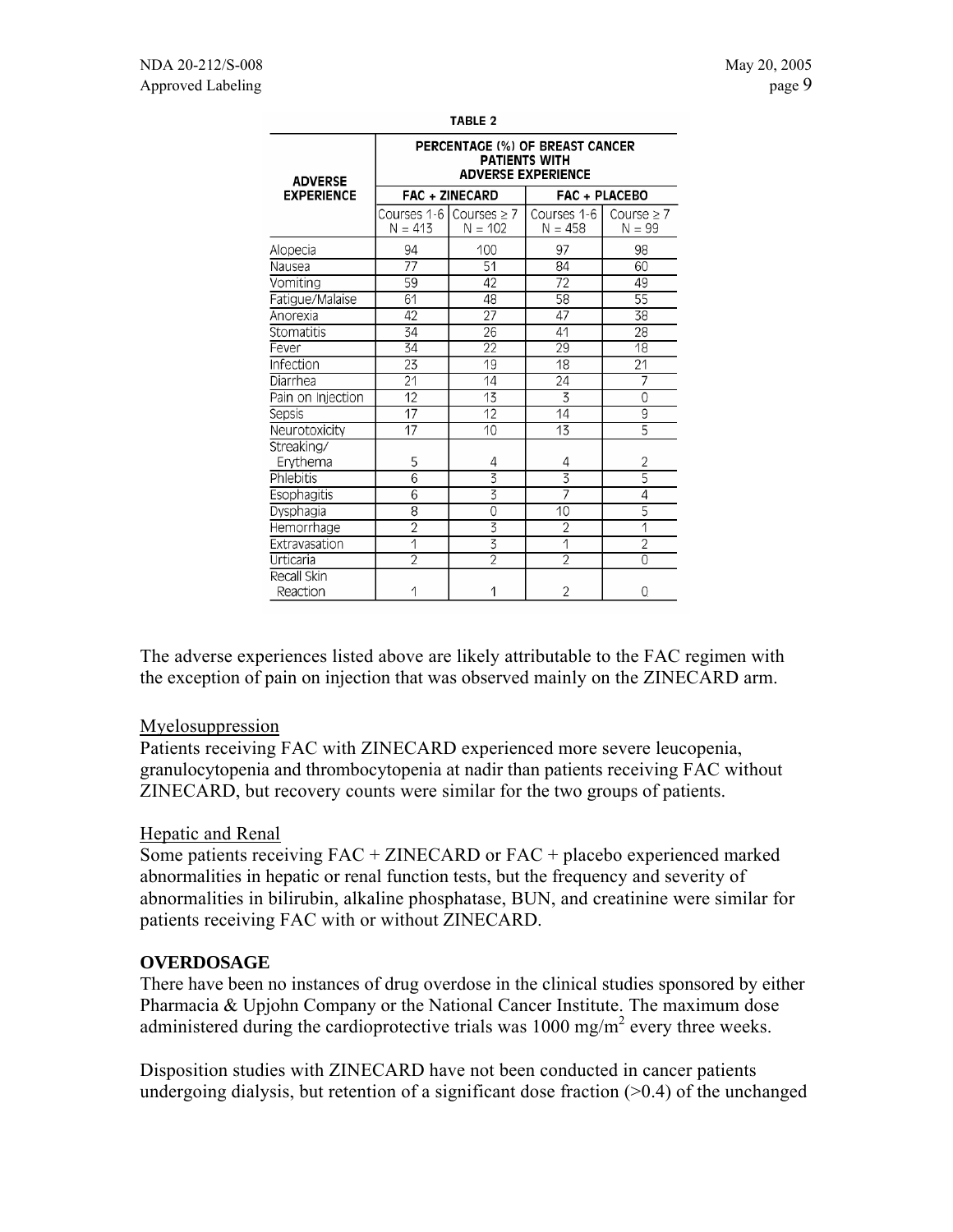drug in the plasma pool, minimal tissue partitioning or binding, and availability of greater than 90% of the systemic drug levels in the unbound form suggest that it could be removed using conventional peritoneal or hemodialysis.

There is no known antidote for dexrazoxane. Instances of suspected overdose should be managed with good supportive care until resolution of myelosuppression and related conditions is complete. Management of overdose should include treatment of infections, fluid regulation, and maintenance of nutritional requirements.

# **DOSAGE AND ADMINISTRATION**

The recommended dosage ratio of ZINECARD:doxorubicin is 10:1 (eg, 500 mg/m<sup>2</sup>) ZINECARD:50 mg/m<sup>2</sup> doxorubicin). In patients with moderate to severe renal dysfunction (creatinine clearance values  $\leq 40$  mL/min), the recommended dosage ratio of ZINECARD: doxorubicin is 5:1 (eg. 250 mg/m<sup>2</sup> ZINECARD: 50 mg/m<sup>2</sup> doxorubicin). Creatinine clearance can be determined from a 24-hour urinary creatinine collection or estimated using the Crockroft-Gault equation (assuming stable renal function):

 $CL_{CR}$ =[140-age (years)] x weight (kg) {x 0.85 for female patients}

72 x serum creatinine (mg/dL)

Since a doxorubicin dose reduction is recommended in the presence of hyperbilirubinemia, the ZINECARD dosage should be proportionately reduced (maintaining the 10:1 ratio) in patients with hepatic impairment. ZINECARD must be reconstituted with 0.167 Molar (M/6) Sodium Lactate Injection, USP, to give a concentration of 10 mg ZINECARD for each mL of sodium lactate. The reconstituted solution should be given by slow I.V. push or rapid drip intravenous infusion from a bag. After completing the infusion of ZINECARD, and prior to a total elapsed time of 30 minutes (from the beginning of the ZINECARD infusion), the intravenous injection of doxorubicin should be given.

Reconstituted ZINECARD, when transferred to an empty infusion bag, is stable for 6 hours from the time of reconstitution when stored at controlled room temperature, 15° to 30°C (59° to 86°F) or under refrigeration, 2° to 8°C (36° to 46°F). DISCARD UNUSED SOLUTIONS.

The reconstituted ZINECARD solution may be diluted with either 0.9% Sodium Chloride Injection, USP or 5.0% Dextrose Injection, USP to a concentration range of 1.3 to 5.0 mg/mL in intravenous infusion bags. The resultant solutions are stable for 6 hours when stored at controlled room temperature, 15<sup>°</sup> to 30<sup>°</sup>C (59<sup>°</sup> to 86<sup>°</sup>F) or under refrigeration, 2° to 8°C (36° to 46°F). DISCARD UNUSED SOLUTIONS.

## **Incompatibility**

ZINECARD should not be mixed with other drugs.

Parenteral drug products should be inspected visually for particulate matter and discoloration prior to administration, whenever solution and container permit.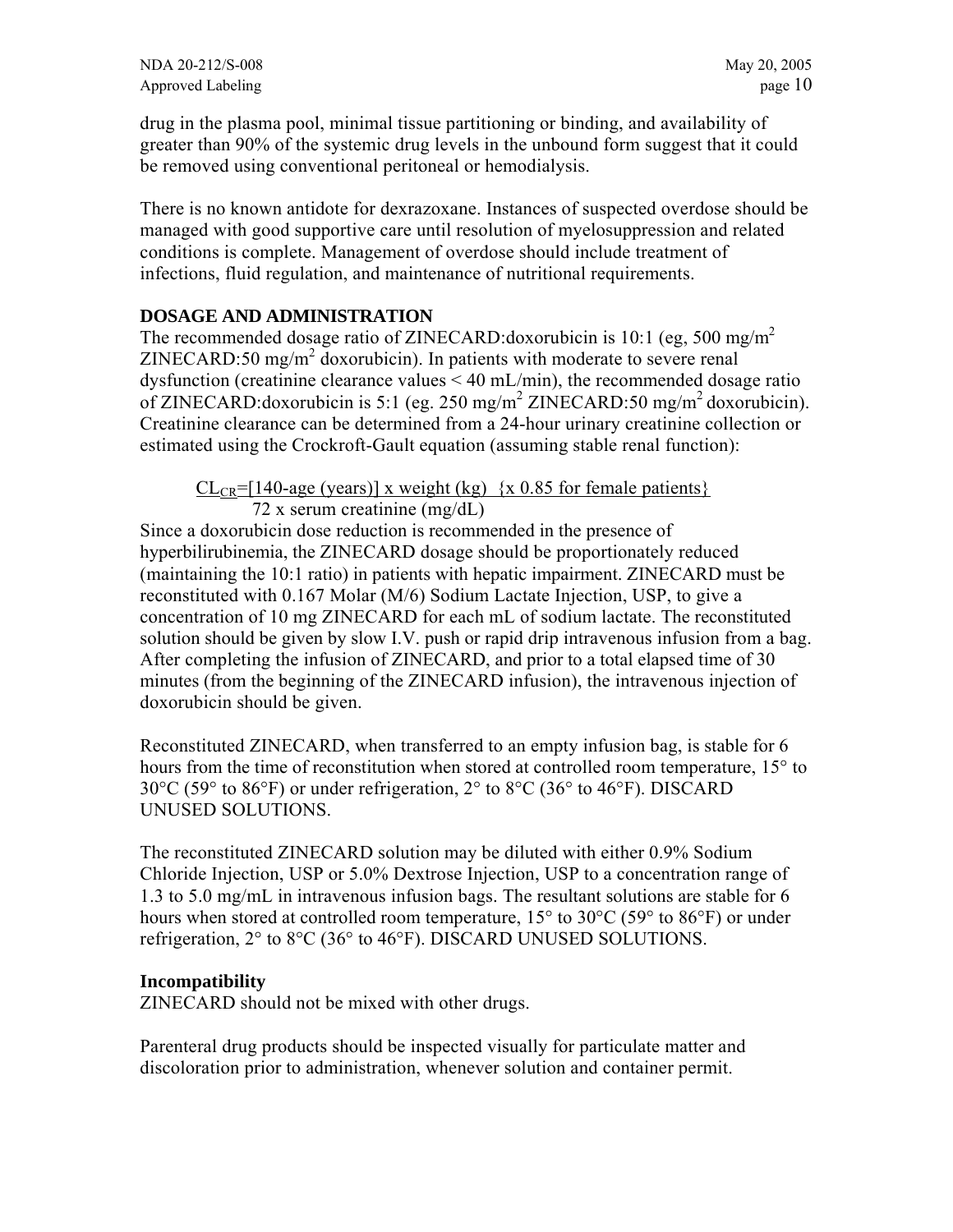**Handling and Disposal:** Caution in the handling and preparation of the reconstituted solution must be exercised and the use of gloves is recommended. If ZINECARD powder or solutions contact the skin or mucosae, immediately wash thoroughly with soap and water.

Procedures normally used for proper handling and disposal of anticancer drugs should be considered for use with ZINECARD. Several guidelines on this subject have been published.<sup>1-8</sup> There is no general agreement that all of the procedures recommended in the guidelines are necessary or appropriate.

# **HOW SUPPLIED**

 $ZINECARD<sup>®</sup>$  (dexrazoxane for injection) is available in the following strengths as sterile, pyrogen-free lyophilizates.

# NDC 0013-8715-62

250 mg single dose vial with a red flip-top seal, packaged in single vial packs. (This package also contains a 25 mL vial of 0.167 Molar (M/6) Sodium Lactate Injection, USP.)

# NDC 0013-8725-89

500 mg single dose vial with a blue flip-top seal, packaged in single vial packs. (This package also contains a 50 mL vial of 0.167 Molar (M/6) Sodium Lactate Injection, USP.)

Store at 25 $\rm ^{\circ}C$  (77 $\rm ^{\circ}F$ ); excursions permitted to 15 $\rm ^{\circ}$  to 30 $\rm ^{\circ}C$  (59 $\rm ^{\circ}$  to 86 $\rm ^{\circ}F$ ) [see USP Controlled Room Temperature]. Reconstituted solutions of ZINECARD are stable for 6 hours at controlled room temperature or under refrigeration, 2° to 8°C (36° to 46°F). DISCARD UNUSED SOLUTIONS.

Rx only

# **REFERENCES:**

- 1. ONS Clinical Practice Committee. Cancer Chemotherapy Guidelines and Recommendations for Practice. Pittsburgh, PA: Oncology Nursing Society. 1999; 32-41.
- 2. Recommendations for the Safe Handling of Parenteral Antineoplastic Drugs. Washington, DC: Division of Safety, Clinical Center Pharmacy Department and Cancer Nursing Services, National Institutes of Health; 1992. US Dept of Health and Human Services, Public Health Service Publication NIH 92-2621.
- 3. AMA Council on Scientific Affairs. Guidelines for Handling Parenteral Antineoplastics. *JAMA.* 1985; 253: 1590-1591.
- 4. National Study Commission on Cytotoxic Exposure-Recommendations for Handling Cytotoxic Agents. 1987. Available from Louis P. Jeffrey, Sc.D.,